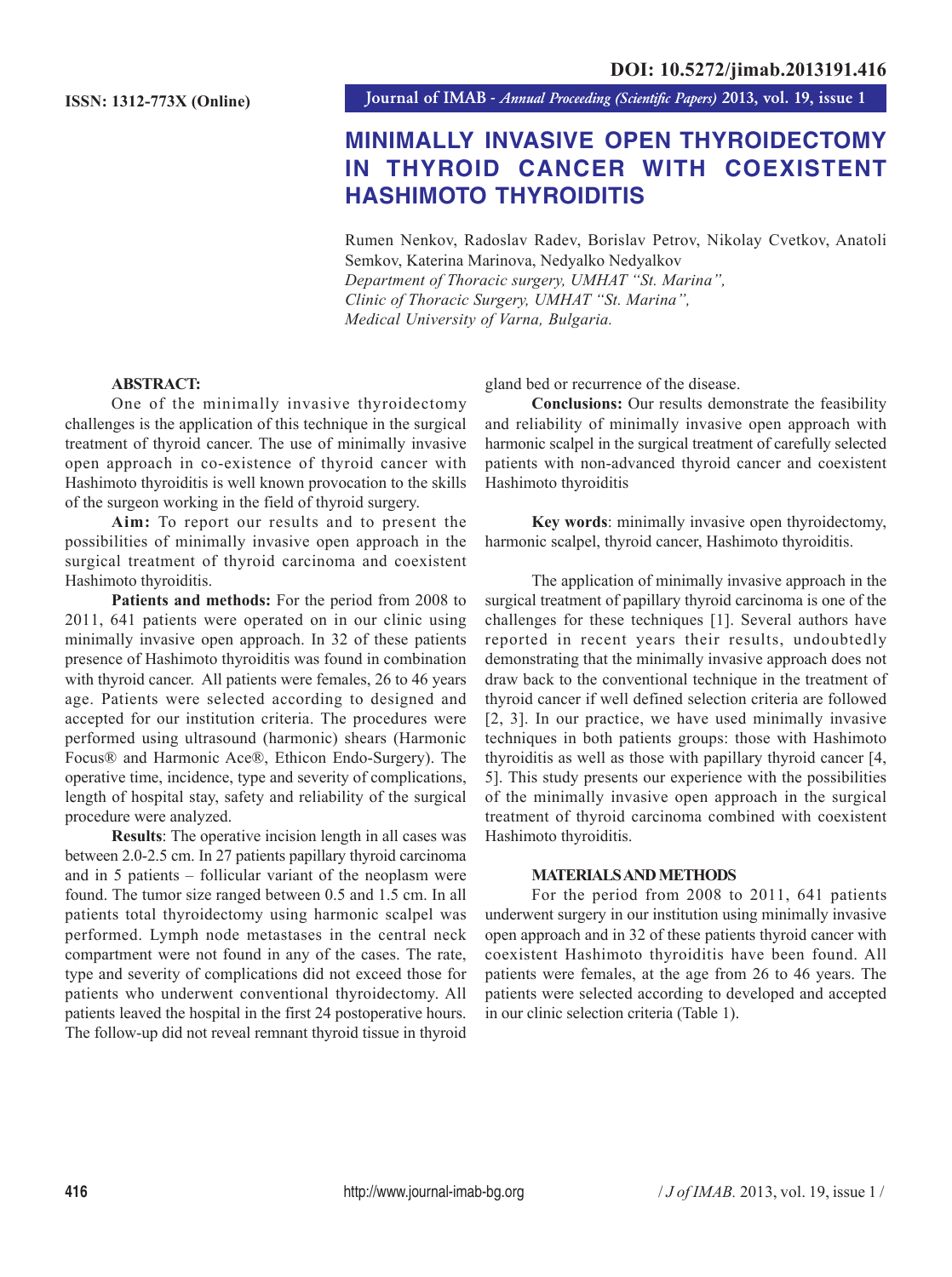**Table 1.** Indications for surgical treatment through minimally invasive open approach.

|    | INDICATIONS FOR SURGICAL TREATMENT THROUGH MINIMALLY INVASIVE OPEN APPROACH |
|----|-----------------------------------------------------------------------------|
|    | SOLITARY THYROID NODULES UNDER 3.5cm IN SIZE                                |
|    | THYROID GLAND VOLUME LESS THAN 25ml                                         |
|    | MULTINODULAR GOITER WITH THE BOTH CRITERIA ABOVE                            |
| 4. | GRAVES DISEASE, FIRST RECURRENCE                                            |
|    | NODULAR FORM OF HASHIMOTO THYROIDITIS                                       |
| b. | THYROID CANCER (T1NoMo) OR INCIDENTALOMA                                    |
|    | THYROID CANCER (T1NoMo) WITH COEXISTENT HASHIMOTO THYROIDITIS               |

The procedure was performed using harmonic scalpel device Focus (Ethicon EndoSurgery Care™)(Fig.1).



**Fig. 1.** Harmonic scalpel device Focus, used in minimally invasive open thyroidectomy.

The operative incision length, extent of resection, histological result, operative time, postoperative complications, length of hospital stay, radicality and efficacy of the surgical procedure as well as the cosmetic results were examined.

### **RESULTS**

The lenth of operative incision in all operated on was between 2.0 and 2.5 cm. In 27 patients papillary thyroid carcinoma and in 5 patients follicular variant of papillary thyroid carcinoma were found with coexistent Hashimoto thyroiditis in all 32 patients. The size of the neoplasms varied in the range  $0.5 - 1.5$  cm. Multifocal malignancy wws detected in 7 patients /21,9%/. In all patients total thyroidectomy was performed, using harmonic scalpel (Fig.2).



**Fig. 2.** Total thyroidectomy with harmonic scalpel in patients with thyroid carcinoma combined with Hashimoto thyroiditis.

Hemostatic instruments and vessel ligatures have not been used. Lymph node metastases in the central and lateral neck compertments were not found. In the first three cases /9,4%/ the procedure was finished by placing two passive drainages; in two /6,2%/ patients - by one passive drainage and in all remaining 27 /84,4%/ patients the procedure was finished without draining.

 Transient postoperative hypocalcaemia was detected in 1 patient /3,1%/. There was no surgical injury of the recurrent laryngeal nerve observed in this patients group. All patients were discharged from the hospital in the first 24 hours after surgery. The postoperative follow-up did not found remnant thyroid tissue in the thyroid bed. All patients described the cosmetic result as excellent or very good (Fig.3)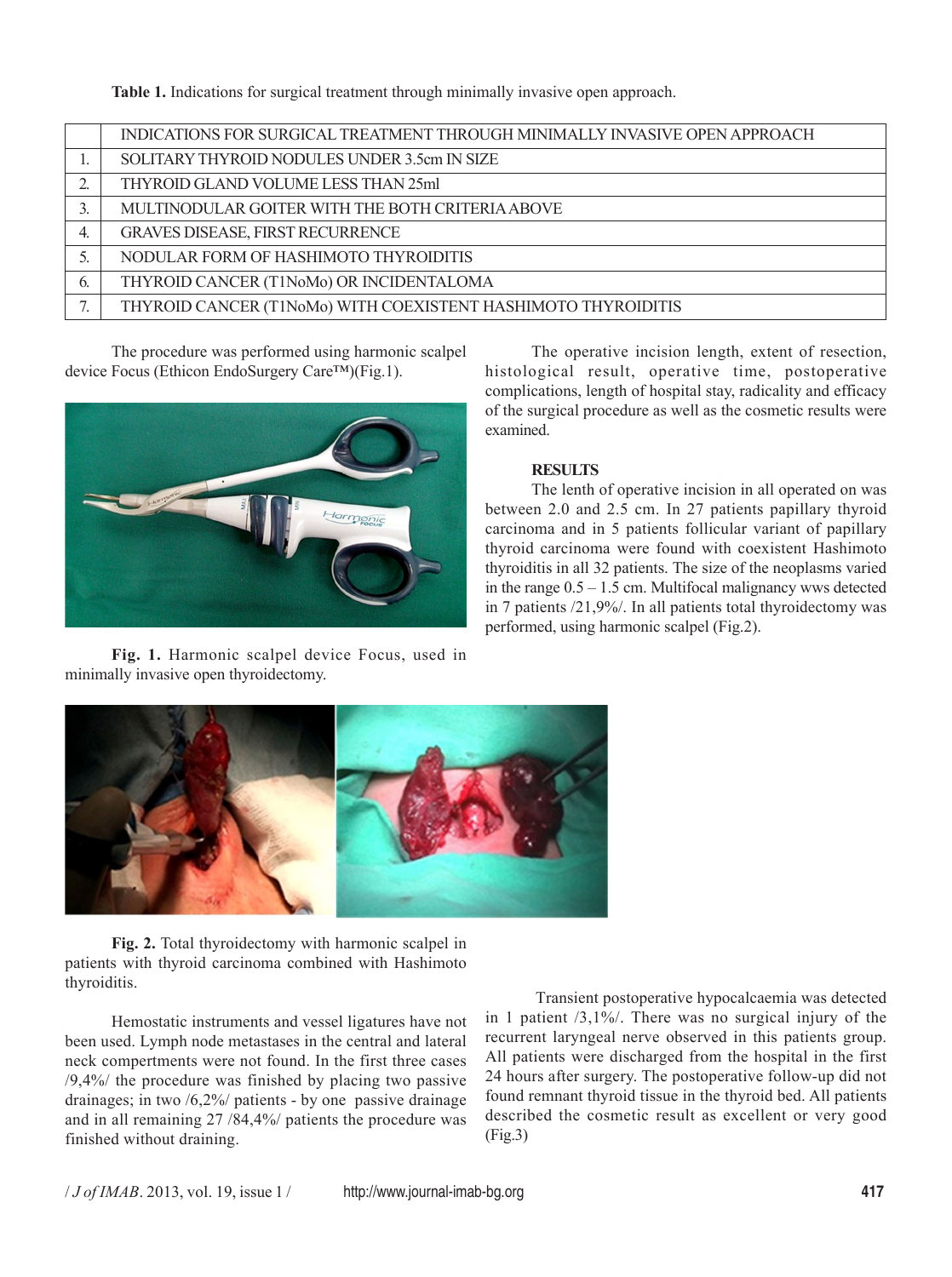

**Fig. 3.** Cosmetic results after total thyroidectomy throgh minimally invasive open approach for thyroid cancer and coexistent Hashimoto thyroiditis.

### **DISCUSSIONS**

 The minimally invasive methods in thyroid surgery were first developed and introduced in the surgical treatment of solitary thyroid nodules under 3 cm in size [6, 7, 8, 9]. Gradually, the indications for these techniques were extended and included multinodular goiter and even early stage thyroid cancer in patients with thyroid gland volume not exceeding 25ml [10, 11, 12].

Hashimoto thyroiditis is the most common cause of hypothyroidism with sevenfold higher incidence in women than in men. The papillary thyroid cancer has two to fivefold higher incidence in women.The probability to develop thyroid carcinoma is 30% higher in women with Hashimoto thyroiditis than in those without thyroiditis [13]. The high incidence of both diseases, especially in women, gave us the reason to explore the possibilities to apply minimally invasive open approach in situations when the thyroid cancer is combined with Hashimoto thyroiditis.

The main selection criteria for minimally invasive open approach in this group of patients were: small size thyroid carcinoma, usually foun accidentally during thyroid ultrasonography; confirmed after FNAB suspicious thyroid nodule; lack of detectable lymph node metastases; thyroid gland volume under 25 ml.

The harmonic scalpel use permits to perform total thyroidectomy without need of hemostatic instruments and ligatures wich makes possible to minimize the length of operative incision.

Meanwhile, the harmonic scalpel gives better opportunities for anatomic exploration of both thyroid lobes and reduces the probability to remaine thyroid remnants, improves the possibility to detect and preserve the parathyroid glands. The reliable and accurate hemostasis achieved by the harmonic scalpel use permits to avoid draining. Drainages were placed at the end of the first three procedures in the beginning of our experience with the technique and only in two other patients with high risk of bleeding.

The lack of complications as well as the minimized tissue trauma during the minimally invasive thyroidectomy gave us the opportunity to discharge all patients until the second postoperative day.

 Postoperative thyroid scintigraphy scans were performed in all patients who underwent minimally invasive thyroidectomy for thyroid cancer and they didn't found any thyroid remnant or neck lymph node metastases.

### **CONCLUSIONS**

 Our results demonstrate that when the patient selection criteria are strictly followed, the minimally invasive open approach with harmonic scalpel use is a feasible and valuable option even in the surgical treatment of early stage thyroid cancer with coexistent Hashimoto thyroiditis.

#### **REFERENCES:**

1. Terris DJ. Effect of video-assisted thyroidectomy on the risk of early postthyroidectomy voice and swallowing symptoms. *World J Surg*. 2008 May;32(5):701. [PubMed] [CrossRef]

2. Miccoli P, Pinchera A, Materazzi G, Biagini A, Berti P, Faviana P, et al. Surgical Treatment of Low- and Intermediate-Risk Papillary Thyroid Cancer with Minimally Invasive Video-Assisted Thyroidectomy. *J Clin Endocrinol Metab*. 2009 May; 94(5): 1618-1622. [PubMed] [CrossRef]

3. Del Rio P, Sommaruga L, Pisani P, Palladino S, Arcuri MF, Franceschin M, et al. Minimally invasive videoassisted thyroidectomy in differentiated thyroid cancer: a 1-year follow-up. *Surg Laparosc Endosc Percutan Tech*. 2009 Aug;19(4):290-2. [PubMed] [CrossRef]

4. Nenkov R, Radev R, Hristozov K. Potentiality of minimally invasive open approach with harmonic scalpel in the surgical treatment of thyroid carcinoma. *Endocrine journal*. 57: s464 s464 suppl. 2 mar 2010

5. Nenkov R, Radev R, Bulqshky D, Cvetkov N, Semkov A, Marinova K, et al. Videoasisted Thyroidectomy for thyroid cancer. XVII National Congress of Surgery - Varna, 11-14 October 2012. Abstract book page. 557-564. [in Bulgarian] .

6. Miccoli P, Berti P, Conte M, Bendinelli C, Marcocci C. Minimally invasive surgery for thyroid small nodules: preliminary report. *J*